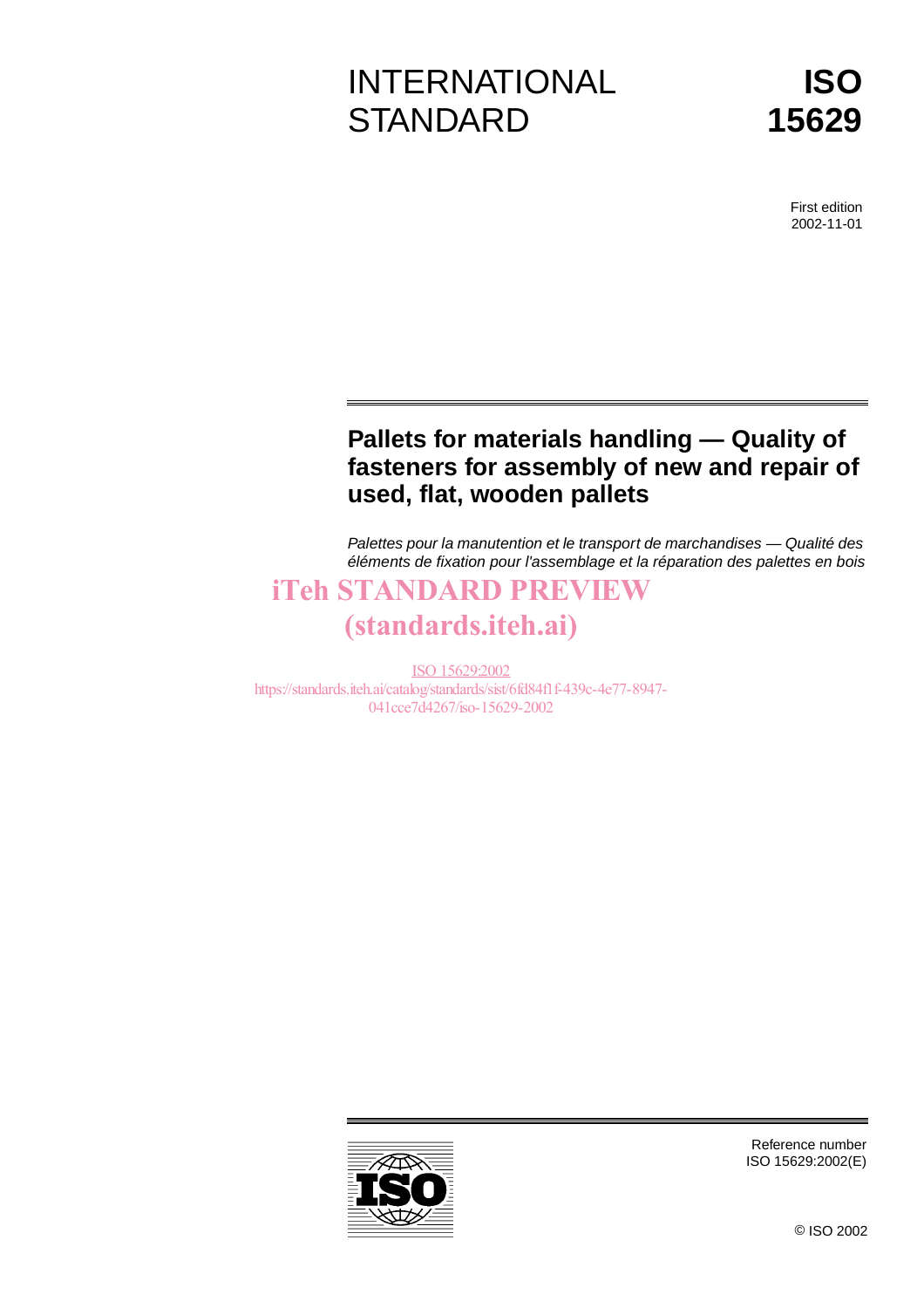#### **PDF disclaimer**

This PDF file may contain embedded typefaces. In accordance with Adobe's licensing policy, this file may be printed or viewed but shall not be edited unless the typefaces which are embedded are licensed to and installed on the computer performing the editing. In downloading this file, parties accept therein the responsibility of not infringing Adobe's licensing policy. The ISO Central Secretariat accepts no liability in this area.

Adobe is a trademark of Adobe Systems Incorporated.

Details of the software products used to create this PDF file can be found in the General Info relative to the file; the PDF-creation parameters were optimized for printing. Every care has been taken to ensure that the file is suitable for use by ISO member bodies. In the unlikely event that a problem relating to it is found, please inform the Central Secretariat at the address given below.

# iTeh STANDARD PREVIEW (standards.iteh.ai)

ISO 15629:2002 https://standards.iteh.ai/catalog/standards/sist/6fd84f1f-439c-4e77-8947- 041cce7d4267/iso-15629-2002

© ISO 2002

All rights reserved. Unless otherwise specified, no part of this publication may be reproduced or utilized in any form or by any means, electronic or mechanical, including photocopying and microfilm, without permission in writing from either ISO at the address below or ISO's member body in the country of the requester.

ISO copyright office Case postale 56 • CH-1211 Geneva 20 Tel. + 41 22 749 01 11 Fax + 41 22 749 09 47 E-mail copyright@iso.ch Web www.iso.ch

Printed in Switzerland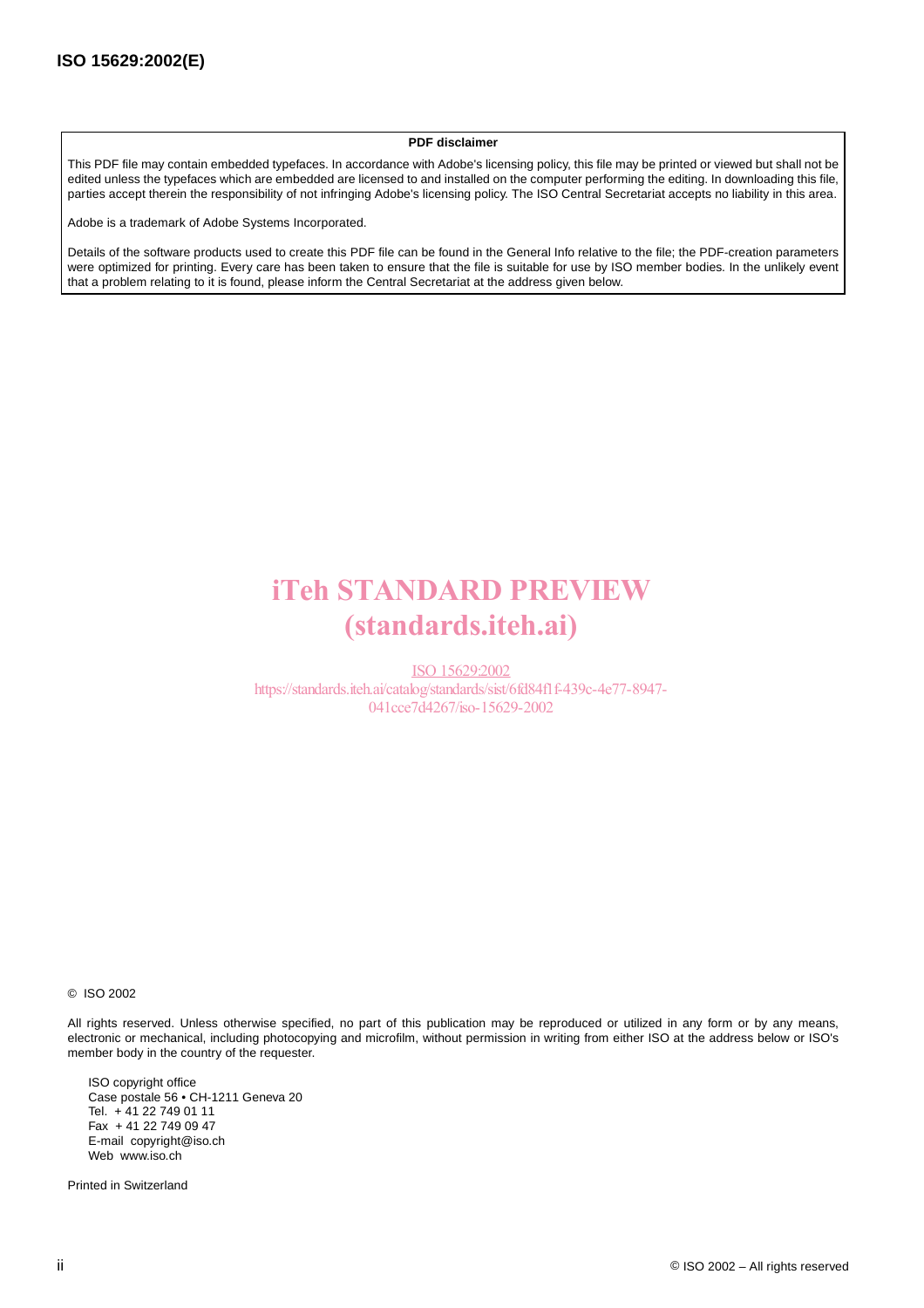# **Foreword**

ISO (the International Organization for Standardization) is a worldwide federation of national standards bodies (ISO member bodies). The work of preparing International Standards is normally carried out through ISO technical committees. Each member body interested in a subject for which a technical committee has been established has the right to be represented on that committee. International organizations, governmental and non-governmental, in liaison with ISO, also take part in the work. ISO collaborates closely with the International Electrotechnical Commission (IEC) on all matters of electrotechnical standardization.

International Standards are drafted in accordance with the rules given in the ISO/IEC Directives, Part 3.

Draft International Standards adopted by the technical committees are circulated to the member bodies for voting. Publication as an International Standard requires approval by at least 75 % of the member bodies casting a vote.

Attention is drawn to the possibility that some of the elements of this International Standard may be the subject of patent rights. ISO shall not be held responsible for identifying any or all such patent rights.

International Standard ISO 15629 was prepared by Technical Committee ISO/TC 51, Pallets for unit load method of materials handling.

Annexes A, B and C of this International Standard are for information only. TEW

# (standards.iteh.ai)

ISO 15629:2002 https://standards.iteh.ai/catalog/standards/sist/6fd84f1f-439c-4e77-8947- 041cce7d4267/iso-15629-2002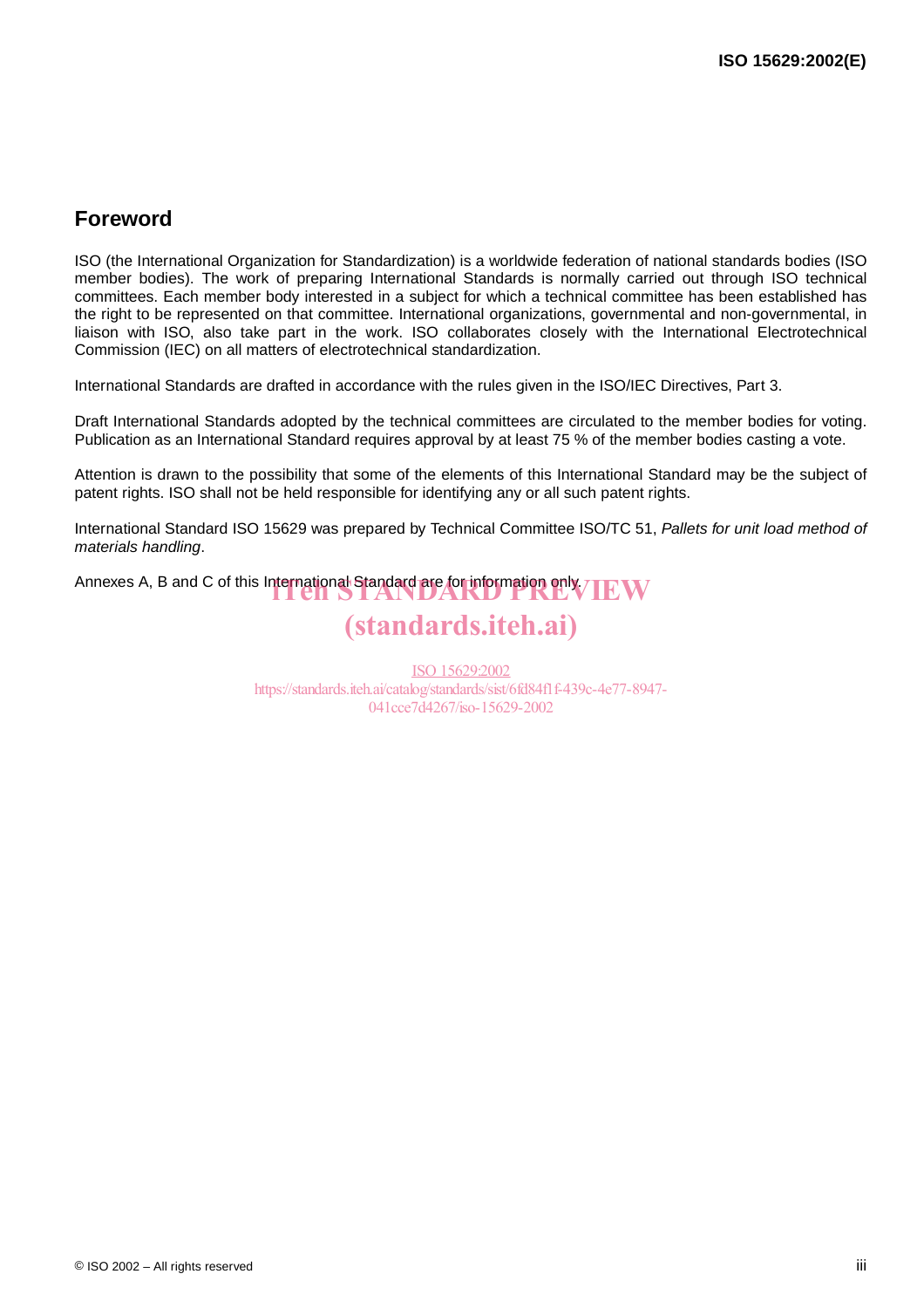# **Introduction**

Efficient international transportation of products depends on both pallet strength and functionality, or fit, to the materials handling systems. Existing ISO standards address issues of strength and some issues regarding functionality of pallets. However, major issues related to the minimum material quality and manufacturing and repair workmanship are not addressed in current ISO standards. These factors may significantly impact the efficiency of international unit-load material handling.

In November, 1996, ISO TC 51 approved a new work item "Timber Pallets for Materials Handling — Quality of Component Assembly and Repair" and established WG 7 to prepare a document.

This International Standard contains recommended minimum acceptable quality levels for mechanical fasteners used in the assembly of wooden pallets. Mechanical fasteners commonly used for the assembly of wooden pallets are classified as nails, staples, bolts and screws. The type and properties of fasteners affect pallet performance.

This International Standard does not address safety problems, if any, associated with the use of these fasteners. It is the responsibility of the user of this International Standard to establish appropriate safety and health practices and determine the applicability of regulatory limitations prior to use.

This document addresses the current commercial difficulty in pallet manufacture, that there is no recognized means of defining pallet nails with regard to their quality and strength. Table 2 gives a guide as to strength qualities for nails of defining pallet nails with regard to their quality and strength. Table 2 gives a guide as to strength qualities<br>which are typically used in construction of very strong pallets as opposed to pallets designed for light lo

Actual nail diameter, profiles and strengths are the responsibility of the specifier and user who may find the full-scale pallet tests described in ISO 8611-1 of value.

#### ISO 15629:2002

In September 1999 it was decided to publish four related International Standards: 77-8947-

- ISO 15629:2002, Pallets for materials handling Quality of fasteners for assembly of new and repair of used, 041cce7d4267/iso-15629-2002flat, wooden pallets
- ISO 18333, Pallets for materials handling Quality of new wooden components for flat pallets
- ISO 18334, Pallets for materials handling Quality of assembly of new, wooden, flat pallets
- ISO 18613, Repair of flat wooden pallets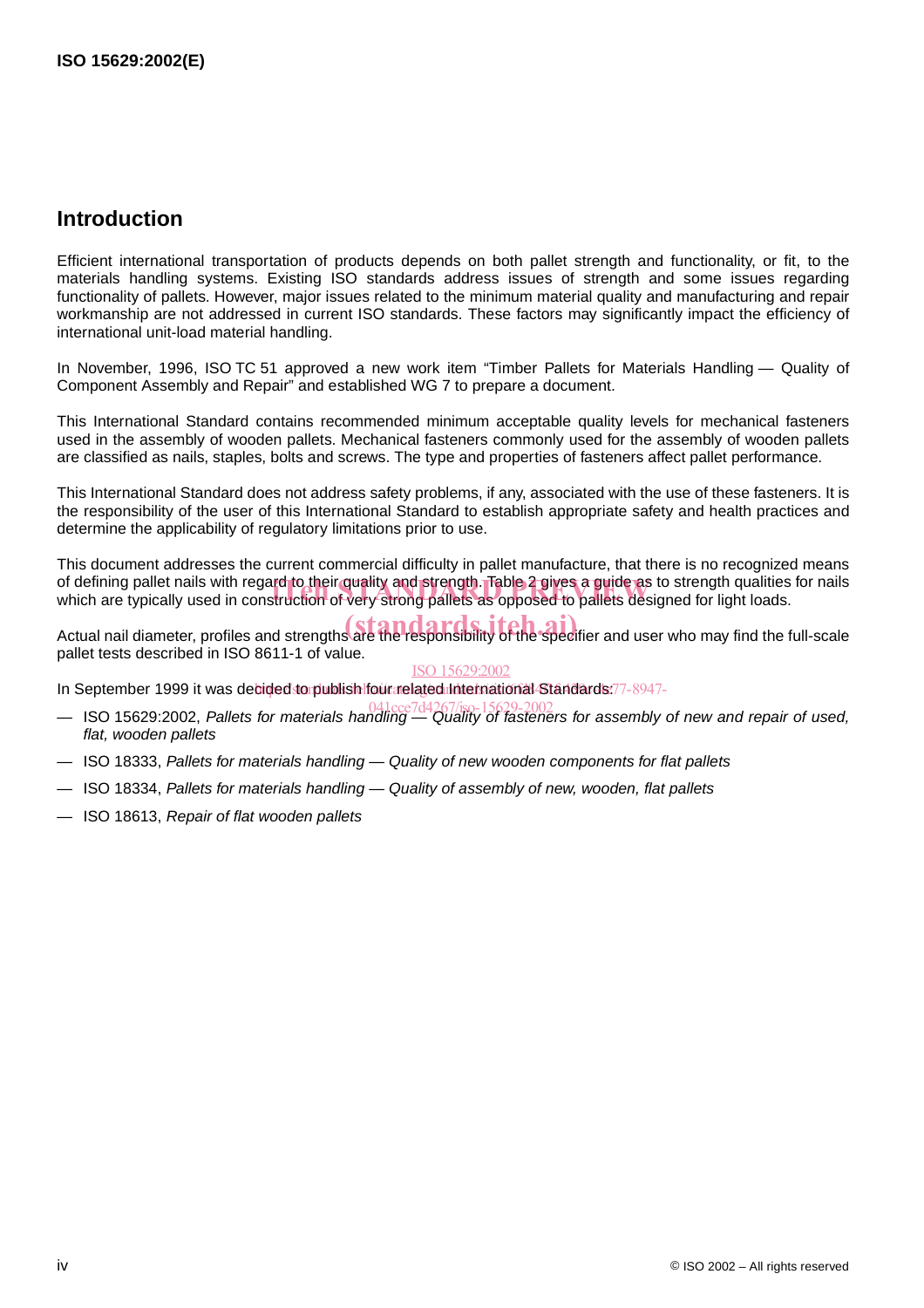# **Pallets for materials handling — Quality of fasteners for assembly of new and repair of used, flat, wooden pallets**

## **1 Scope**

This International Standard gives guidelines on nails and staples used in the assembly of new and repair of used wooden flat pallets.

For the purposes of this International Standard the term fasteners applies to nails and staples only.

This International Standard is prescriptive and performance-based and contains physical descriptions of fasteners as well as minimum recommended performance levels.

For information on other fasteners such as bolts and screws used in pallets, see ISO 445.

## **2 Normative references**

The following normative documents contain provisions which, through reference in this text, constitute provisions of<br>this International Standard. For dated references. subsequent amendments to, or revisions of, anv of thes this International Standard. For dated references, subsequent amendments to, or revisions of, any of these publications do not apply. However, parties to agreements based on this International Standard are encouraged to<br>investigate the possibility of applying the most recent editions of the normative documents indicated below. investigate the possibility of applying the most recent editions of the normative documents indicated below. For undated references, the latest edition of the normative document referred to applies. Members of ISO and IEC maintain registers of currently valid International Standards. 2002

https://standards.iteh.ai/catalog/standards/sist/6fd84f1f-439c-4e77-8947-

ISO 445, Pallets for materials handling — Vocabulary<sup>67/iso-15629-2002</sup>

ISO 12777-1, Methods of test for pallet joints — Part 1: Determination of bending resistance of pallet nails, other dowel-type fasteners and staples

ISO 12777-2, Methods of test for pallet joints — Part 2: Determination of withdrawal and head pull-through resistance of pallet nails and staples

## **3 Terms and definitions**

For the purposes of this International Standard, the terms and definitions given in ISO 445 apply together with the following.

#### **3.1**

**fluted nail**

round wire nail with thread-crests parallel to the nail shank

### **4 Nails and Staples**

### **4.1 Classification**

As used in pallets, nails are classified as plain- or smooth-shank, helical, annular ring, twisted or barbed. Staples have either round-wire or approximately square-wire legs, referring to the cross-sectional shape of the wire. Nails and staples shall be specified using at least nail wire diameter, length, thread type and point type. These and other characteristics which affect pallet nail and staple performance are listed in Table 1.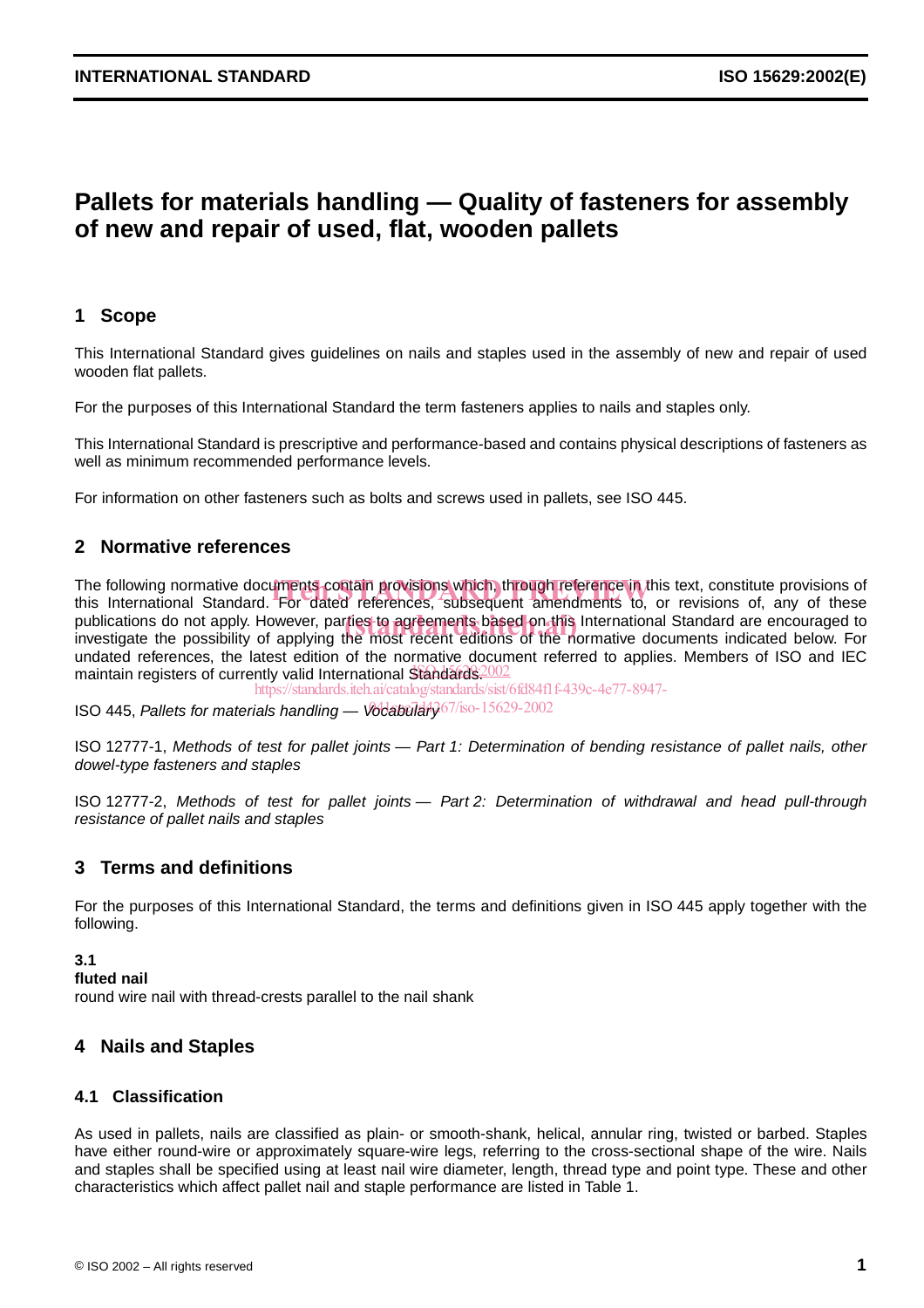|                                                        | Nails - Shank profiles         | <b>Staples</b>                 |                                             |                               |                                          |  |  |  |  |
|--------------------------------------------------------|--------------------------------|--------------------------------|---------------------------------------------|-------------------------------|------------------------------------------|--|--|--|--|
| Plain (smooth)                                         | <b>Helical</b>                 | Annular                        | Square twisted -<br>barbed                  | <b>Round wire</b>             | <b>Square wire</b>                       |  |  |  |  |
| Length nail (wire)<br>diameter                         | Length nail (wire)<br>diameter | Length nail (wire)<br>diameter | Length nail (wire)<br>diameter <sup>a</sup> | Length staple leg<br>diameter | Length Staple leg<br>width and thickness |  |  |  |  |
| Head diameter                                          | Head diameter                  | Head diameter                  | Head diameter<br>Crown length               |                               | Crown length                             |  |  |  |  |
|                                                        | Thread length                  | Thread length                  |                                             |                               |                                          |  |  |  |  |
|                                                        | Thread-crest<br>diameter       | Thread-crest<br>diameter       | Flute-crest diameter                        |                               |                                          |  |  |  |  |
|                                                        | Number of helixes              | Number of rings                | Number of helixes                           |                               |                                          |  |  |  |  |
|                                                        | Number of flutes               |                                | Number of flutes                            |                               |                                          |  |  |  |  |
| Type of point                                          | Type of point                  | Type of point                  | Type of point<br>Type of point              |                               | Type of point                            |  |  |  |  |
| Bending resistance                                     | Bending resistance             | Bending resistance             | Bending resistance                          | Bending resistance            | Bending resistance                       |  |  |  |  |
| The nail (wire) diameter is the thread crest diameter. |                                |                                |                                             |                               |                                          |  |  |  |  |

**Table 1 — Physical and mechanical characteristics of nails and staples used in pallets**

## **4.2 Measurement of physical characteristics**

Methods of measuring the physical characteristics of nails and staples are described in annex A. When a complete assessment of fastener quality is required, separation resistance in accordance with ISO 12777-2 shall be determined by measuring both fastener shank withdrawal and head or crown pull-through. These tests shall include using wood specimens and specimen conditioning typical of those which occur during pallet use.

# 4.3 Minimum acceptable performan**cet andards.iteh.ai**)

The recommended minimum acceptable performanc<u>e levels forma</u>ils and staples are specified in Table 2. Annex B is a correlation between the static bending resistance values reported in Table 2 and the MIBANT impact bend test as described in ISO 12777-1. 041cce7d4267/iso-15629-2002

NOTE 1 Tests of joints containing multiple fasteners are described in ISO 12777-3.

NOTE 2 Pallet fasteners are sometimes coated. These coatings are intended to:

- increase corrosion resistance;
- improve separation resistance;
- improve drivability.

The effect of coatings on fastener performance shall be evaluated using tests described in ISO 12777-2.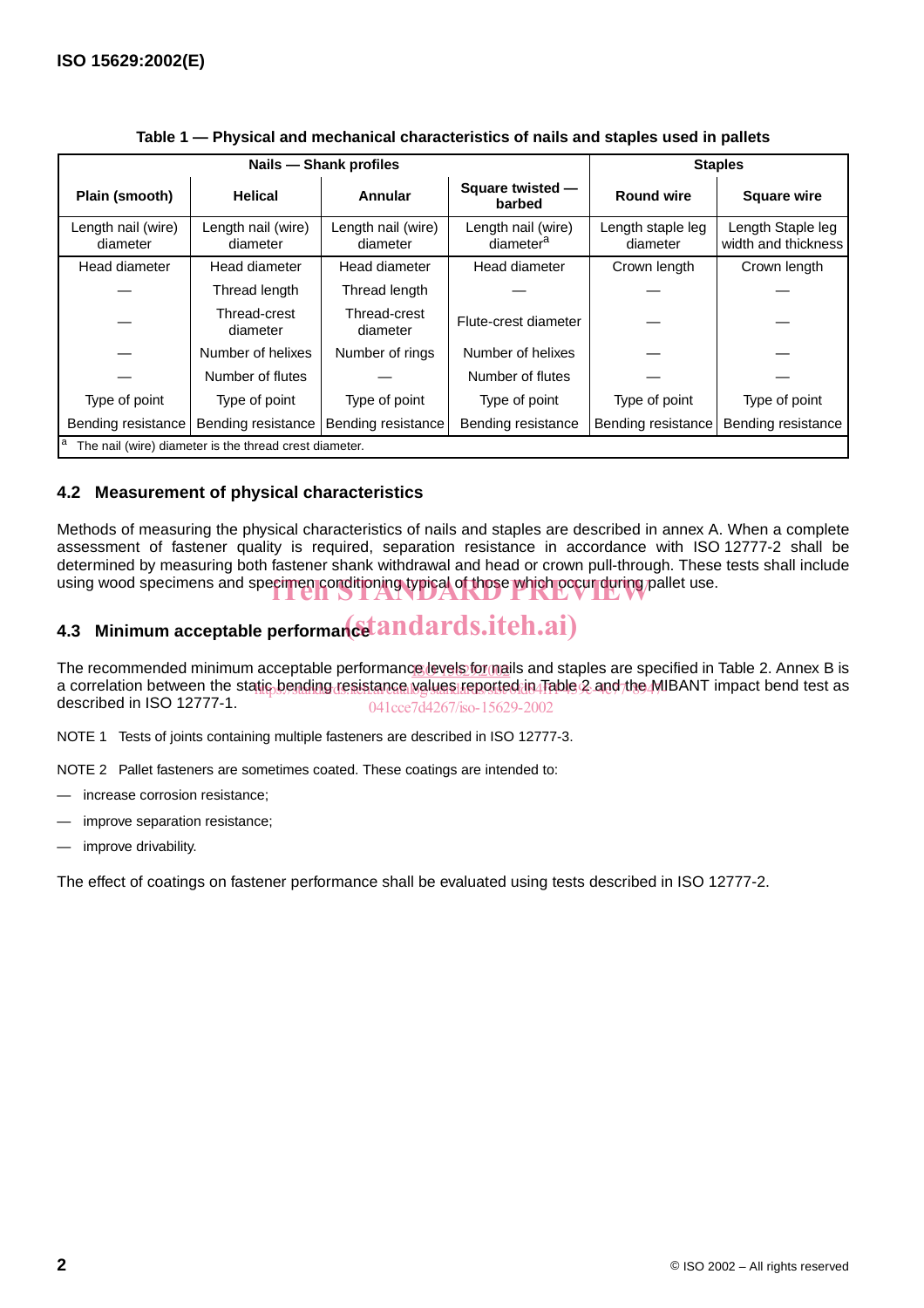|                                |         | <b>Minimum separation</b><br>resistance <sup>b</sup> per fastener |       | <b>Minimum bending</b><br>resistance <sup>c</sup> per fastener |                   |                                   | <b>Minimum ratio</b><br>of nail head/nail<br>(wire) diameter | <b>Minimum staple</b><br>crown length            |
|--------------------------------|---------|-------------------------------------------------------------------|-------|----------------------------------------------------------------|-------------------|-----------------------------------|--------------------------------------------------------------|--------------------------------------------------|
| Performance level <sup>d</sup> |         |                                                                   | 3     |                                                                |                   |                                   |                                                              |                                                  |
| Block or stringer<br>fasteners | 2 000 N | 1 000 N                                                           | 600 N | 6.0 N·m                                                        |                   | 5,4 N $\cdot$ m   3,5 N $\cdot$ m | 2,00                                                         | 9,5 mm $+$ 2 $\times$<br>(leg width or diameter) |
| Clinched mat<br>fasteners      | 1 000 N | 500 N                                                             | 250 N | 2.5 N·m                                                        | 2.2 N $\cdot$ m l | 1.6 N $\cdot$ m                   | 2,00                                                         | 9.5 mm $+$ 2 $\times$<br>(leg width or diameter) |

#### **Table 2 — Recommended minimum quality of staples and nails<sup>a</sup>**

The quality levels represent those of pallet fasteners successfully used. It is the responsibility of the pallet specifier to determine the appropriate fastener quality necessary for use.

b Determined in accordance with ISO 12777-2 by measuring both fastener shank withdrawal and head or crown pull-through resistance.

 $\frac{c}{c}$  Determined in accordance with ISO 12777-1.

<sup>d</sup> Performance level refers to relative levels of pallet structural durability or resistance to rough handling during pallet use. Levels 1, 2, and 3 refer to fastener quality levels for use in reusable pallets of respectively high, medium and low levels of structural durability.

# iTeh STANDARD PREVIEW (standards.iteh.ai)

ISO 15629:2002

https://standards.iteh.ai/catalog/standards/sist/6fd84f1f-439c-4e77-8947- 041cce7d4267/iso-15629-2002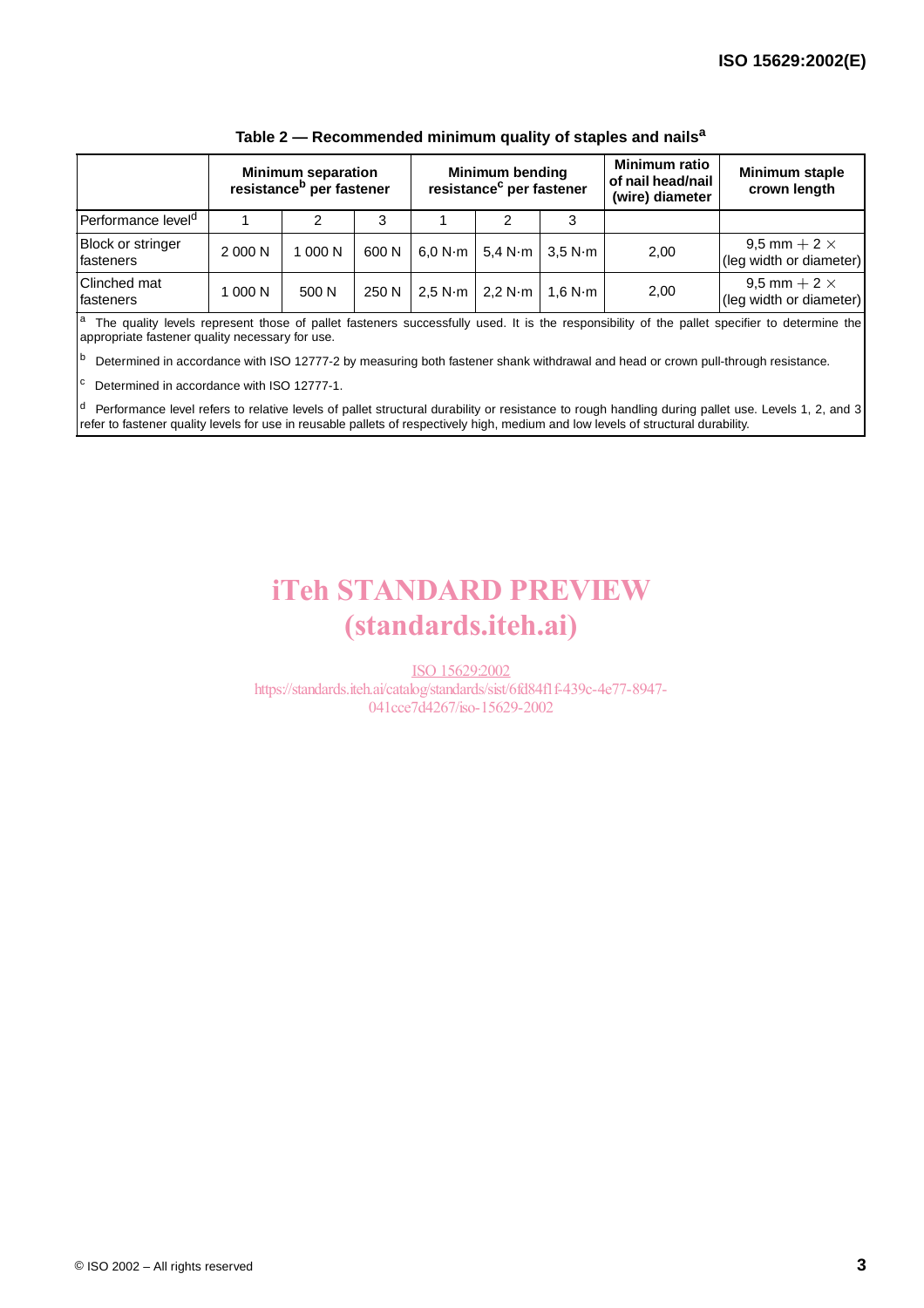# **Annex A**

# (informative)

# **Methods of measuring pallet nail and staple physical characteristics**

## **A.1 Sampling**

A random sample of at least twelve (12) specimens per "lot" of fasteners is recommended. Average values and an appropriate measure of statistical dispersion should be reported.

NOTE A "lot" consists of fasteners of a single shipment of the same specification and produced during a single continuous production run.

# **A.2 Fastener length**

## **A.2.1 Nails**

The nail length  $(l)$  is the distance, measured parallel to the nail-shank axis, from the top of the head to the tip of the point, as shown in Figure A.1. For this measurement, a caliper or ruler is used to measure to the nearest 0,5 mm.



### **A.2.2 Staples**

The staple length  $(L)$  is the distance, measured parallel to the staple-leg axis, from the bottom of the crown to the tip of the point, as shown in Figure A.2. For this measurement, a caliper or ruler is used to measure to the nearest . 0,5 mm

# **A.3 Thread length**

The thread length  $(L_{\sf T})$  is the continuous distance from the top end of the thread along the nail shank to the top of the point or the bottom end of the thread, as shown in Figure A.3. If the thread is not continuous, i.e. interrupted, the thread length is the length of the threaded portions of the nail shank penetrating the nailing member to the required depth. The thread length is measured with a caliper or ruler to the nearest 0,5 mm.

## **A.4 Nail or staple wire diameter**

### **A.4.1 Plain, helical barbed and annular round-wire nails**

The wire diameter ( $d$ ) is the distance across the non-threaded portion of the nail shank away from the gripper marks, as shown in Figure A.4. The wire diameter is measured using a micrometer to the nearest 0,025 mm. If the nail is coated, the coating should be carefully removed where the measurement is to be made.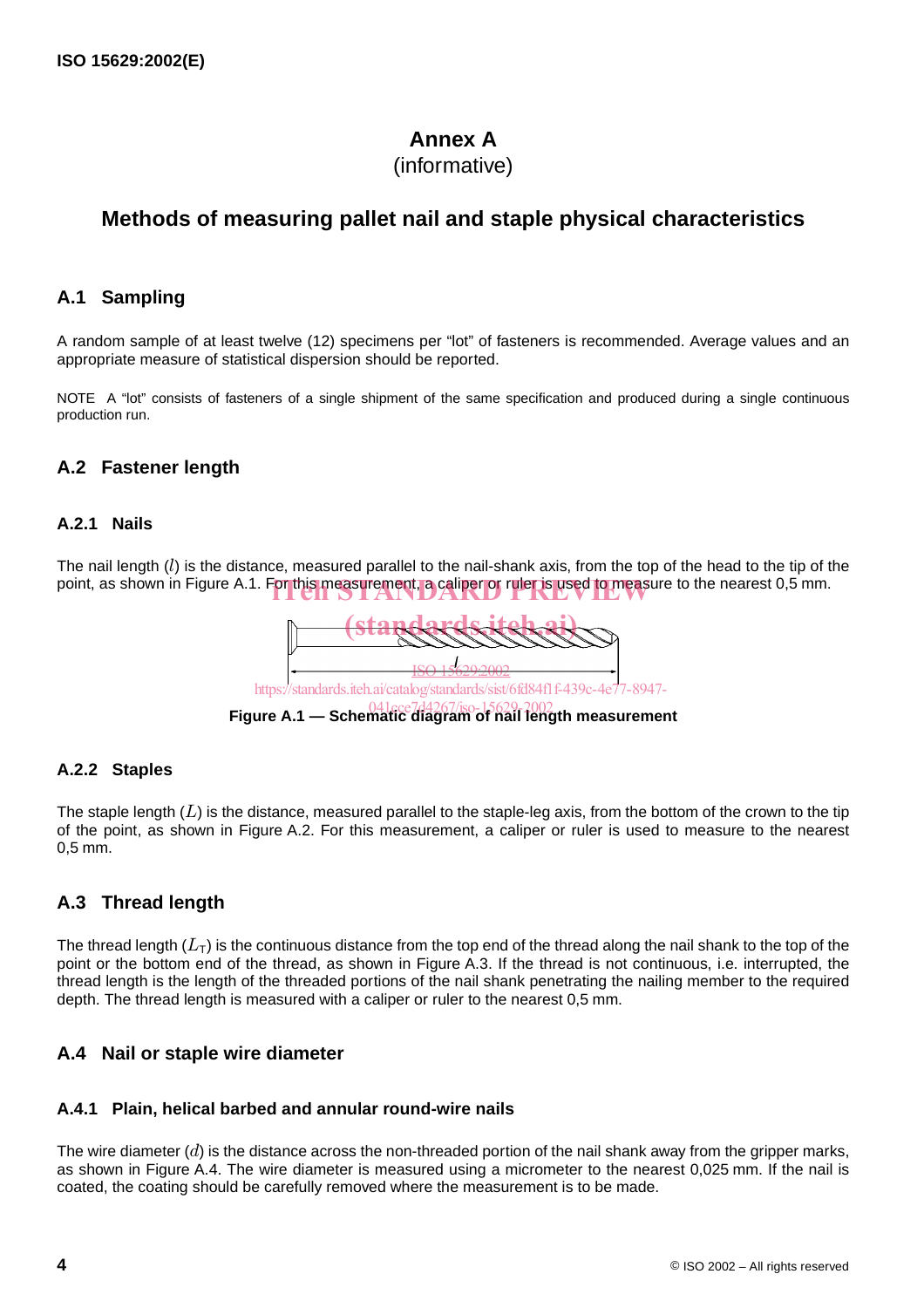

**Figure A.3 — Schematic diagram of the thread length measurement**



#### **Key**

- A Plain shank
- B Helically threaded
- C Annularly threaded
- Wire diameter  $d_1$
- Thread diameter  $d_2$

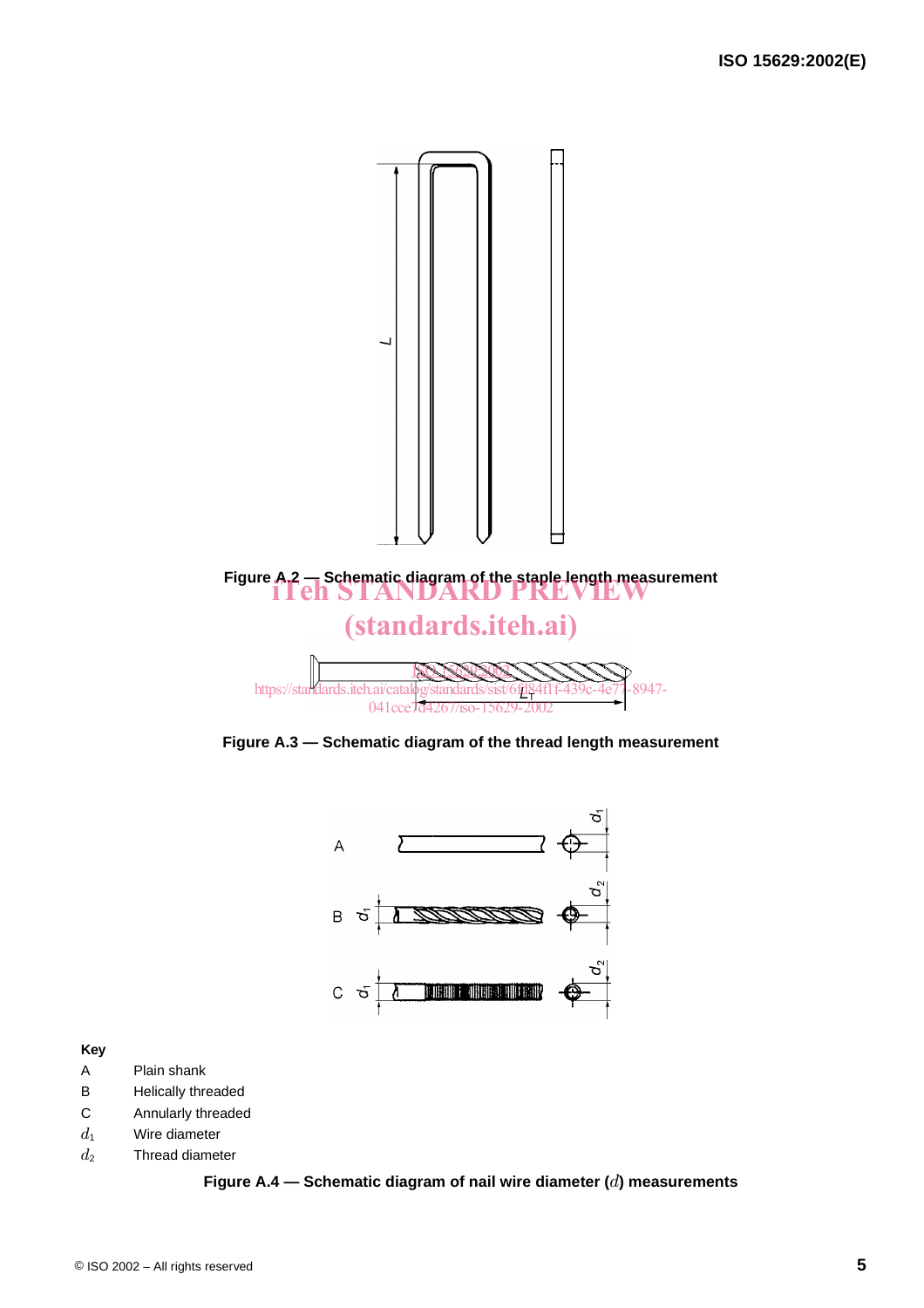## **A.4.2 Staples**

The wire diameter of both staple legs is the same. For round-wire bulk staples, it is the distance across one of the staple legs. For flattened-wire staples, usually having a rectangular cross-section, the corresponding measurements are the thickness  $(T)$  and the width  $(W)$  of the staple leg, as shown in Figure A.5. The thickness is the wire dimension in the direction perpendicular to the staple crown. The thickness is normally the largest cross-sectional leg dimension. The width is the wire dimension in the direction parallel to the staple crown. Both thickness and width are measured to the nearest 0,025 mm, along the uncoated portion of the staple leg, using a micrometer.





### **A.4.3 Fluted or twisted square shank nails**

For fluted or twisted square shank nails, the nail wire diameter  $(d)$  is to be the thread crest diameter, as shown in Figure A.6. Fluted nails are formed by drawing round wire through a threading die.



**Key**

- A Square wire twisted shank
- B Square wire fluted shank
- Diameter  $d_2$

**Figure A.6 — Schematic diagram of the wire diameter measurement for fluted or twisted square shank nails**